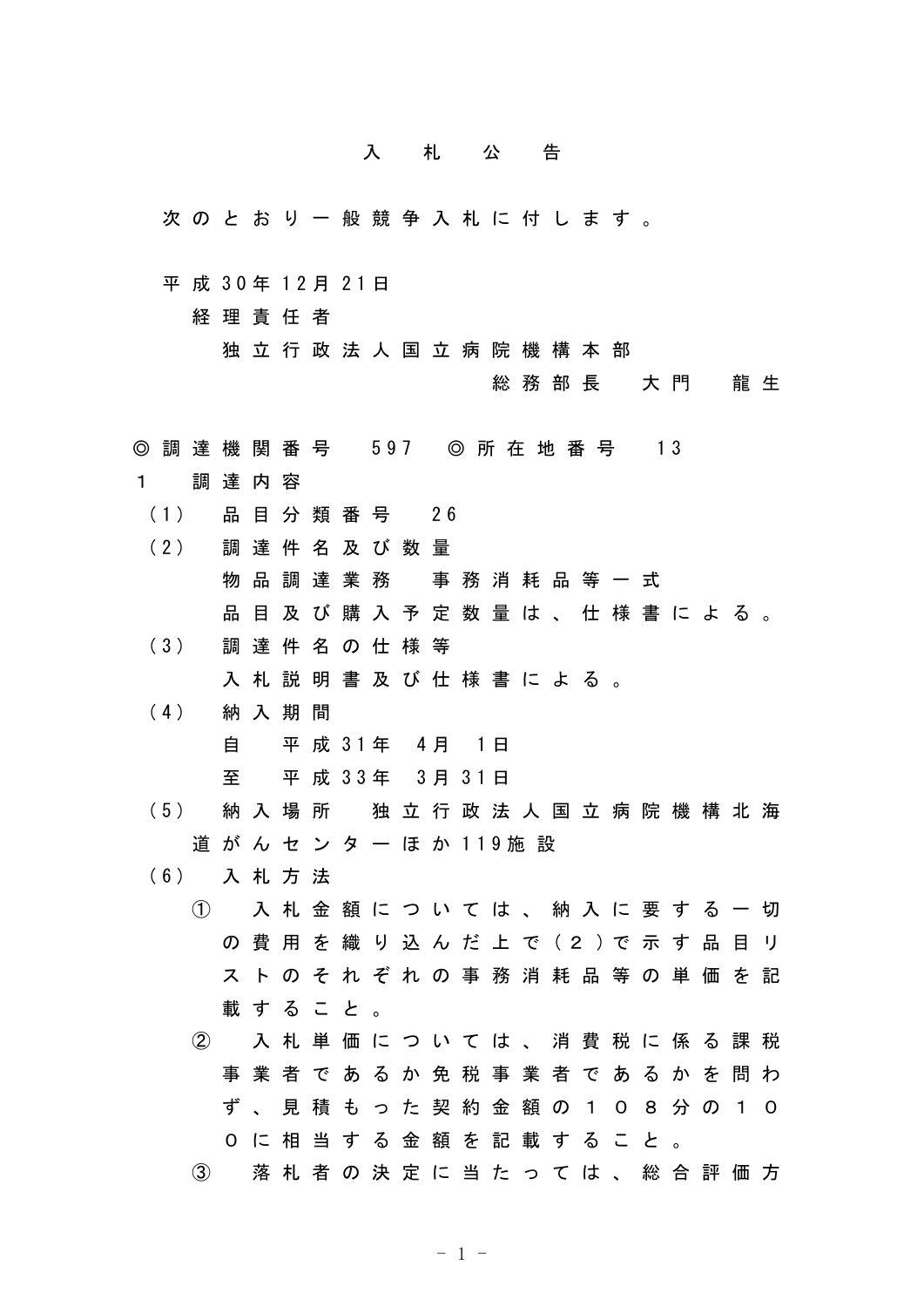式 を も っ て 行 う の で 、 入 札 説 明 書 に 定 め る 書 類 ( 以 下 「 総 合 評 価 の た め の 書 類 」 と い う 。 ) を 提 出 す る こ と 。 な お 、 落 札 決 定 に 当 た っ て は 、 ( 2 ) で 示 す 品 目 リ ス ト ( Ⅰ ) の ② の 単 価 に 当 該 金 額 の 8 パ ー セ ン ト に 相 当 す る 額 を 加 算 し た 金 額 に 当 機 構 が 提 示 す る 品 目 ご と の 予 定 数 量 を 乗 じ て 算 出 し た 額 の 総 価 ( 当 該 金 額 に 1 円 未 満 の 端 数 が あ る と き は 、 そ の 端 数 金 額 を 切 り 捨 て る も の と す る 。 ) を も っ て 評 価 す る の で 、 入 札 者 は 、 消 費 税 に 係 る 課 税 事 業 者 で あ る か 免 税 事 業 者 で あ る か を 問 わ ず 、 見 積 も っ た 契 約 金 額 の 1 0 8 分 の 1 0 0 に 該 当 す る 金 額 を 入 札 書 に 記 載 す る こ と 。

(7) その他 独立行政法人国立病院機構契約事 務 取 扱 細 則 ( 以 下 、 契 約 細 則 と い う 。 ) 第 2 2 条 の 規 定 に 基 づ き 単 価 契 約 と す る 。

## 2 競 争 参 加 資 格

- ( 1 ) 契 約 細 則 第 5 条 の 規 定 に 該 当 し な い 者 で あ る こ と 。 な お 、 未 成 年 者 、 被 保 佐 人 又 は 被 補 助 人 で あ っ て も 、 契 約 締 結 の た め に 必 要 な 同 意 を 得 て い る も の は 、 同 条 中 、 特 別 の 理 由 が あ る 場 合 に 該 当 す る 。
- ( 2 ) 契 約 細 則 第 6 条 の 規 定 に 該 当 し な い 者 で あ る こ と 。
- ( 3 ) 法 人 税 及 び 消 費 税 等 の 滞 納 が な い こ と 。
- ( 4 ) 平 成 2 8 ・ 2 9 ・ 3 0 年 度 競 争 参 加 資 格 ( 全 省 庁 統 一 参 加 資 格 ) に お け る 資 格 を 有 す る 者 で あ る こ と 。 な お 、 当 該 競 争 参 加 資 格 に つ い て は 、 平 成 3 0 年 3 月 3 0 日 付 け 号 外 政 府 調 達 第 5 9 号 の 官 報 の 競 争 参 加 者 の 資 格 に 関 す る 公 示 の 別 表 に 掲 げ る 申 請 受 付 窓 口 に お い て 随 時 受 け 付 け て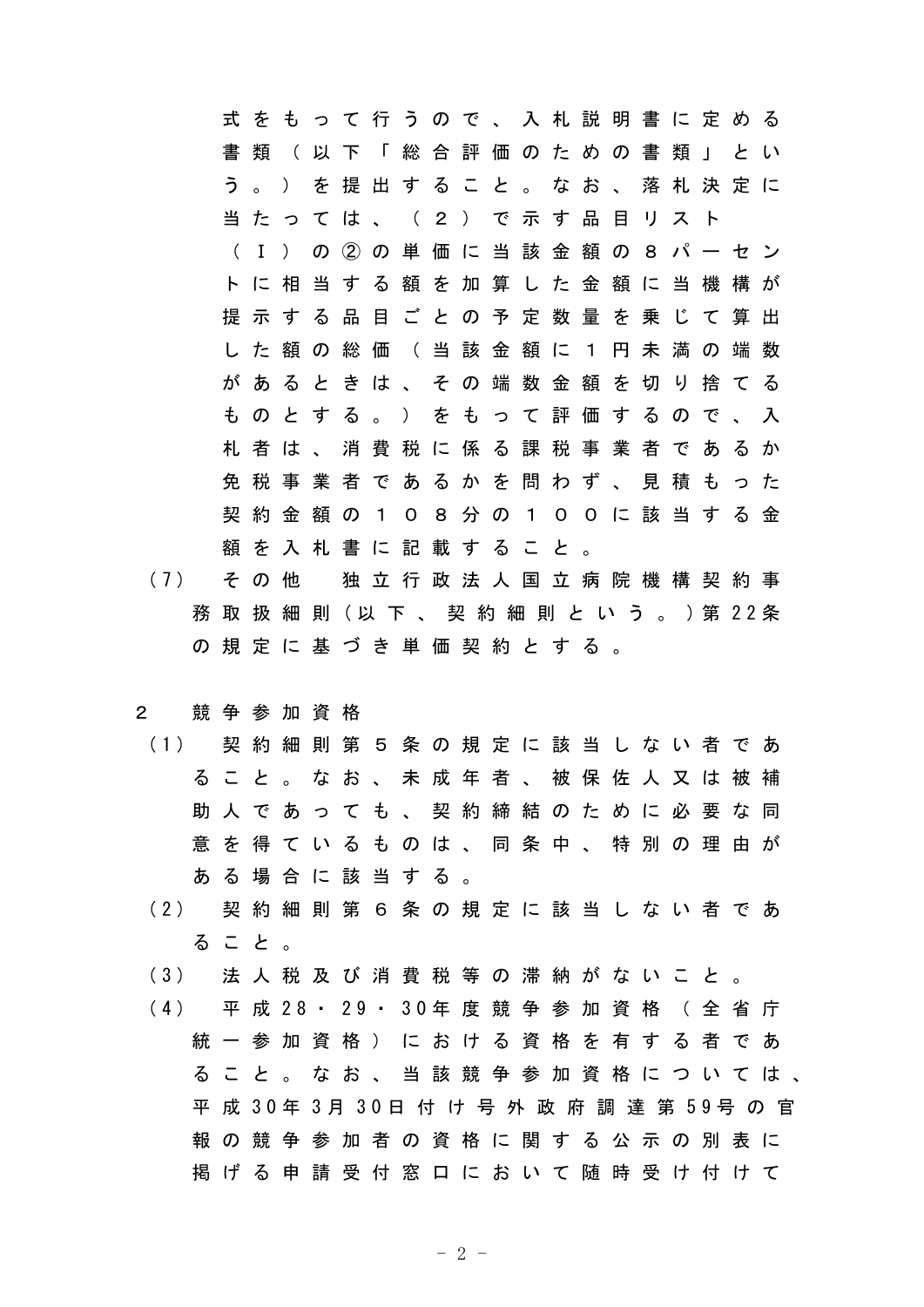いる。

( 5 ) 労 働 保 険 、 厚 生 年 金 等 の 適 用 を 受 け て い る 場 合 、 保 険 料 等 の 滞 納 が な い こ と 。

## 3 入 札 書 の 提 出 場 所 等

- ( 1 ) 入 札 書 の 提 出 場 所 、 契 約 条 項 を 示 す 場 所 、 入 札 説 明 書 及 び 仕 様 書 の 交 付 場 所 及 び 問 い 合 わ せ 先
	- $\overline{7}$  152 8621
	- 東 京 都 目 黒 区 東 が 丘 2 丁 目 5 番 21号
	- 独 立 行 政 法 人 国 立 病 院 機 構 本 部 企 画 経 営 部 調 達 課 調 達 係 長 西 俊 樹

```
電話 0 3 - 5 7 1 2 - 5 0 6 5
```
- ( 2 ) 入 札 説 明 会 の 日 時 及 び 場 所 等 平 成 31年 1月 18日 14時 00分 独 立 行 政 法 人 国 立 病 院 機 構 本 部 ( 3 F ) 会 議 室 3 2
- ( 3 ) 入 札 書 の 受 領 期 限 自 官 報 掲 載 日 至 平 成 31年 2 月 2 0 日 1 7 時 0 0 分
- ( 4 ) 開 札 の 場 所 独 立 行 政 法 人 国 立 病 院 機 構 本 部 ( 3 F ) 会 議 室 3 2
- ( 5 ) 開 札 の 日 時 平 成 31年 2月 22日 14時 00分

## 4 そ の 他

- ( 1 ) 契 約 手 続 に お い て 使 用 す る 言 語 及 び 通 貨 日 本 語 及 び 日 本 国 通 貨 。
- (2) 入 札 保 証 金 及 び 契 約 保 証 金 の 免 除
- ( 3 ) 入 札 者 に 要 求 さ れ る 事 項 こ の 一 般 競 争 に 参 加 を 希 望 す る 者 は 本 公 告 に 示 し た 業 務 が 履 行 で き る こ と を 証 明 す る 書 類 を 指 定 す る 期 日 ま で に 提 出 し な け れ ば な ら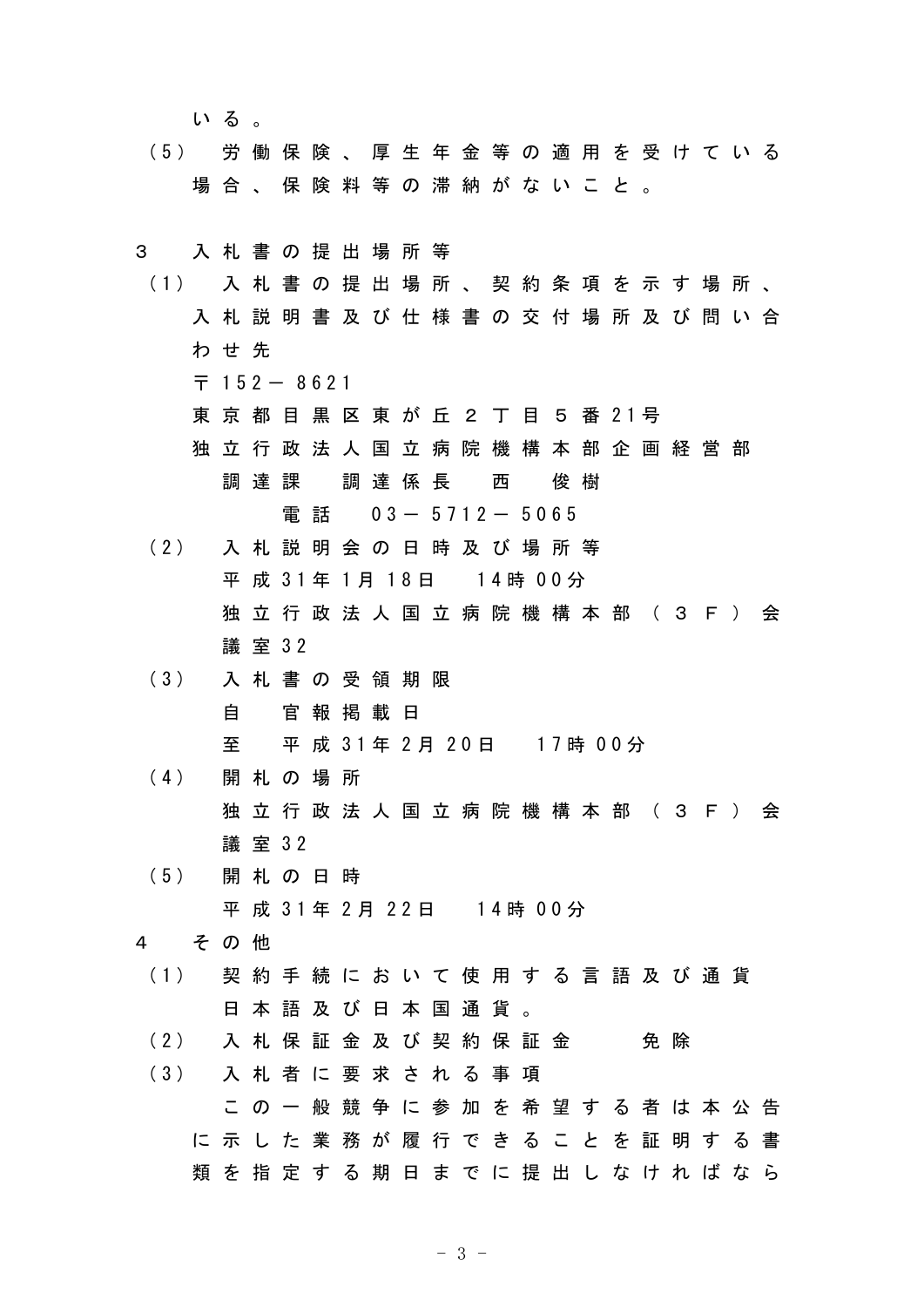な い 。

な お 、 入 札 者 は 、 開 札 日 の 前 日 ま で の 間 に お い て 、 経 理 責 任 者 か ら 上 記 証 明 と な る も の に つ い て 説 明 を 求 め ら れ た 場 合 は そ れ に 応 じ な け れ ば な ら な い 。

- ( 4 ) 入 札 の 無 効
	- 本 公 告 に 示 し た 競 争 参 加 資 格 の な い 者 の 提 出 し た 入 札 書 、 入 札 者 に 求 め ら れ る 義 務 を 履 行 し な か っ た 者 の 提 出 し た 入 札 書 は 無 効 と す る 。
- (5) 契 約 書 作 成 の 要 否 要

( 6 ) 落 札 者 の 決 定 方 法

契 約 細 則 第 2 1 条 の 規 定 に 基 づ い て 作 成 さ れ た 予 定 価 格 の 制 限 の 範 囲 内 で あ る 者 の う ち 、 提 案 書 の 審 査 に よ り 得 ら れ た 各 評 価 項 目 の 得 点 の 合 計 点 を 品 目 群 毎 の 入 札 金 額 で 除 し て 得 た 数 値 ( 以 下 「 総 合 評 価 点 」 と い う 。 ) の 第 1 位 の 入 札 者 を 落 札 者 と す る 。

入 札 者 が 、 独 立 行 政 法 人 国 立 病 院 機 構 会 計 規 程 ( 以 下 「 会 計 規 程 」 と い う 。 ) 第 5 4 条 第 1 項 の 各 号 に 該 当 す る 恐 れ が あ る 場 合 に は 、 独 立 行 政 法 人 国 立 病 院 機 構 契 約 審 査 実 施 要 領 第 3 条 に 基 づ く 調 査 審 議 を 行 う も の と し 、 調 査 審 議 の 結 果 、 当 該 契 約 の 内 容 に 適 合 し た 履 行 が な さ れ な い お そ れ が あ る と 認 め ら れ た と き 、 又 は そ の 者 と 契 約 を 締 結 す る こ と が 公 正 な 取 引 の 秩 序 を 乱 す お そ れ が あ る と 認 め ら れ た と き は 、 予 定 価 格 の 制 限 の 範 囲 内 の 価 格 を も っ て 申 し 込 み を し た 他 の 者 の う ち 、 総 合 評 価 点 の 次 順 位 の 者 を 落 札 者 と す る 。

入 札 参 加 者 又 は そ の 代 理 人 の 入 札 の う ち 予 定 価 格 の 制 限 の 範 囲 内 で あ る 入 札 が な い と き は 、 改 め て 、 直 ち に 再 度 の 入 札 を 行 う も の と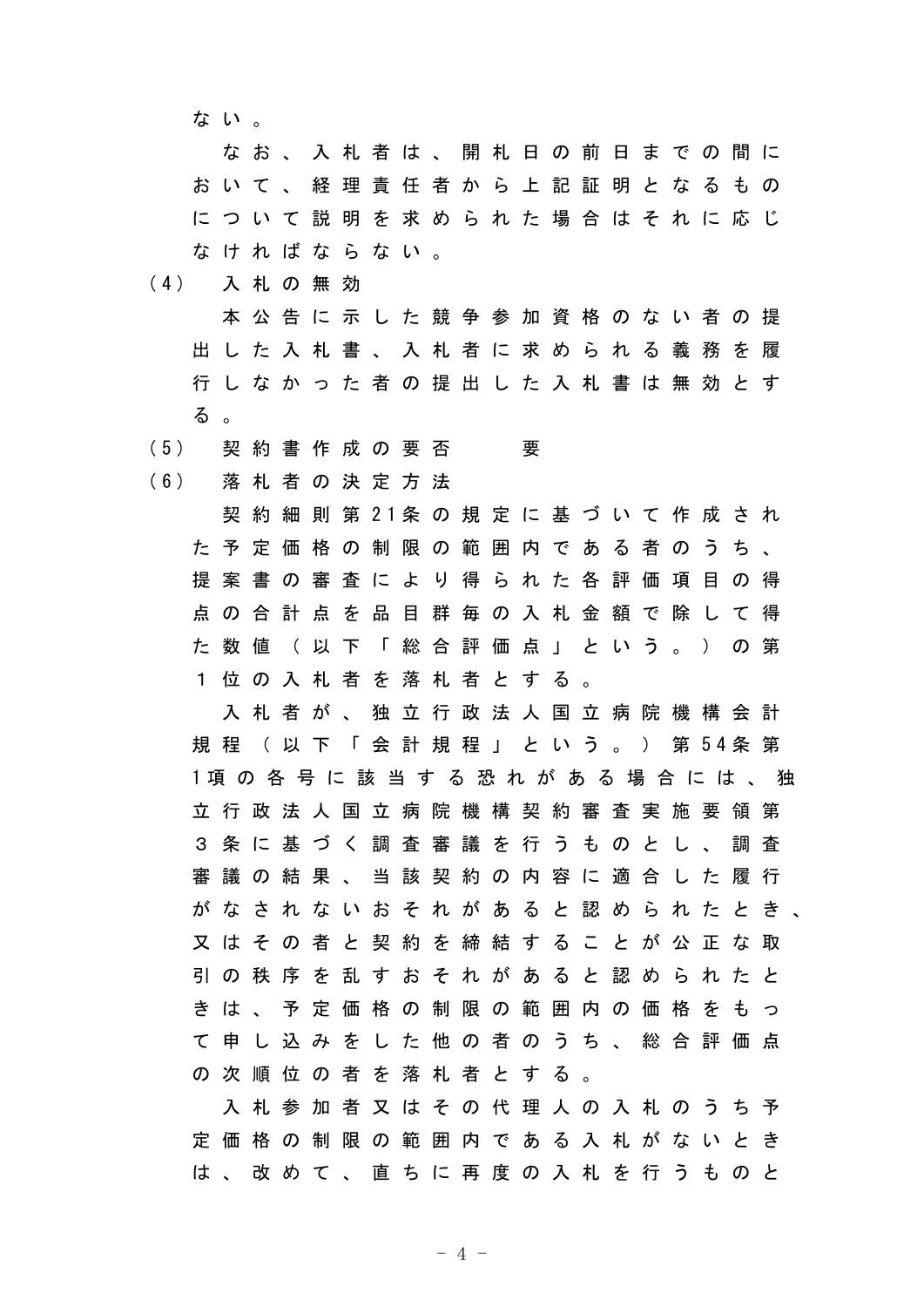す る 。

( 7 ) 詳 細 は 入 札 説 明 書 に よ る 。

- 5 S u m m a r y
- (1) Official in charge of disbursement of the procuring entity: Tatsuo Daimon, Director, General Affairs Department, National Hospital Organization Headquart e r s
- (2) Classification of the products to be p r o c u r e d : 2 6
- (3) Nature and quantity of the products to be required : Procurement of goods, Office supplies, etc.

Purchase items and the amount are based on a list of items of the specificati o n s

- (4) Delivery period : From April 1, 2019 to March 31, 2021
- (5) Delivery place: National Hospital Organization Hokkaido Cancer Center and others 119 hospitals
- (6) Qualification for participating in the tendering procedures : Suppliers elig ible for participating in the proposed tender are those who shall:
	- ① n o t c o m e u n d e r A r t i c l e 5 o f t h e R e g u l ation concerning Contract for National Hospital Organization (NHO). Furthermore, minors, Person under Conservatorship or Person under Assistance that obtained the consent necessary for concluding a contract may be applicable under cases